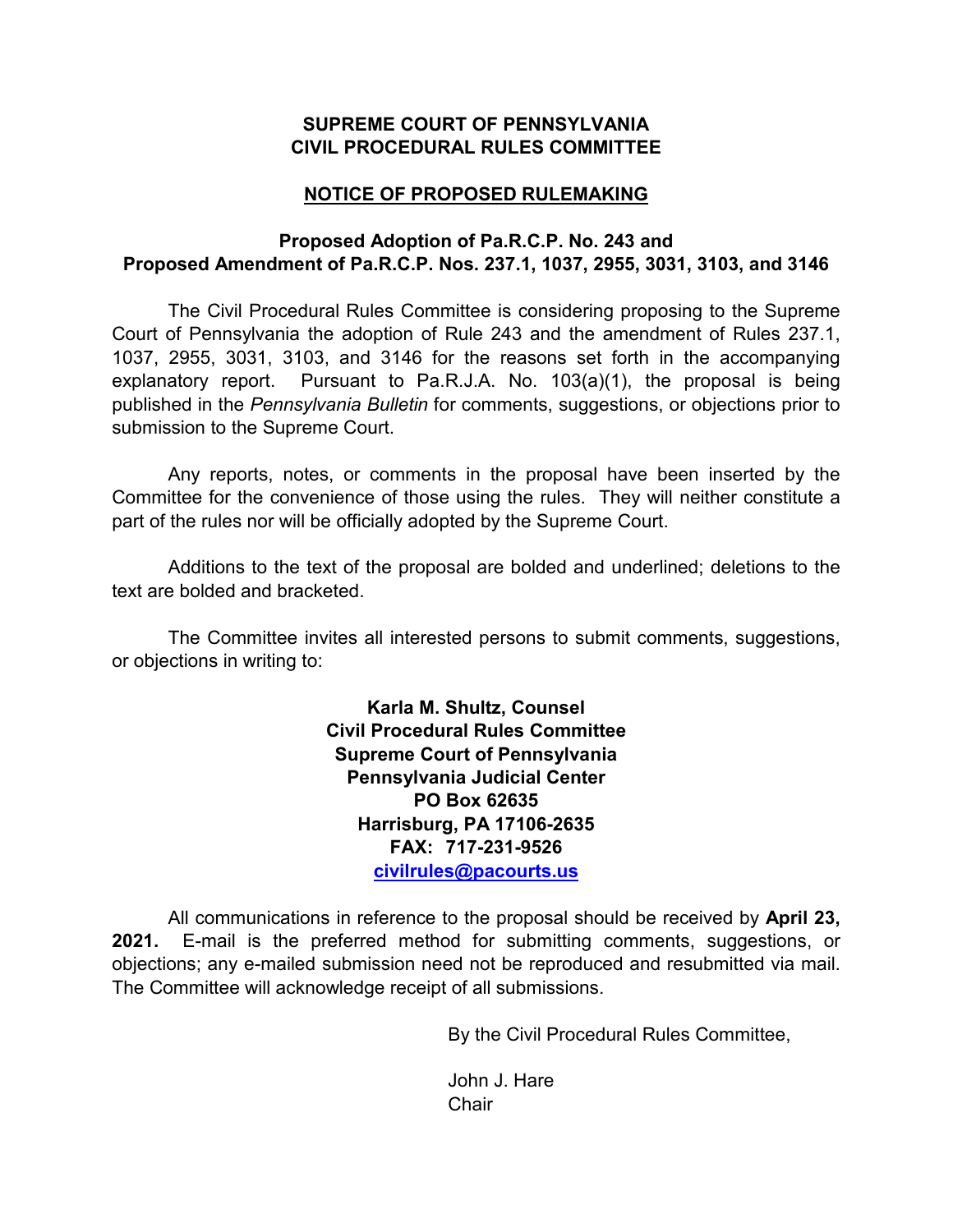#### **PUBLICATION REPORT**

The Civil Procedural Rules Committee received a request to determine whether certain requirements of the Servicemembers Civil Relief Act, 50 U.S.C. § 3901 *et seq*. should be added to the Rules of Civil Procedure to ensure that an eligible defendant receives the protections of the Act.

The Act provides, in pertinent part, "for the temporary suspension of judicial administrative proceedings and transactions that may adversely affect the civil rights of servicemembers during their military service." *Id*. §§ 3931(a), 3951. The Act applies to all civil actions in which the defendant does not appear and requires the plaintiff to file an affidavit prior to the entry of default judgment stating (1) whether the defendant is in military service and showing necessary facts to support the affidavit; or (2) the plaintiff is unable to determine whether the defendant is in military service. *See id*. § 3931.

The Rules of Civil Procedure presently reference the Act or its predecessor, the Soldiers' and Sailors' Civil Relief Act, 50 U.S.C. App. § 520, in Rule 2955 (Confession of Judgment), Rule 3031 (Judgment Upon Default or Admission), Rule 3103 (Commencement of Execution of Judgment for the Payment of Money), and Rule 1920.46 (Affidavit of Non-Military Service). The specific requirements of the affidavit are left for the practitioner or self-represented party to determine. The Committee observed that many judicial districts currently have local rules governing affidavits of non-military service with varying degrees of specificity as to when they are required and their content.

The Committee was asked to consider whether additional guidance on the requirements of the Act with regard to non-military service affidavits should be expanded in the present rules and incorporated into other Rules of Civil Procedure. Having reviewed the Act and local rules, the Committee believes there is merit in a uniform statewide rule setting forth the requirements in the Act for the affidavit. In doing so, the rules would provide certainty that eligible defendants receive the protections of the Act, inform practitioners and self-represented persons alike of the need to evaluate whether an affidavit is required, and set forth the specific requirements found in the Act for the content of the affidavit.

Accordingly, the Committee is considering proposing new Rule 243 to codify the requirements of Section 3931 of the Act into the Rules of Civil Procedure, as well as amendments to existing rules to cross reference the new rule and the Act.

New Rule 243 includes the following: Subdivision (a) provides that a party must comply with the requirements of the Act in any civil action in which the defendant does not make an appearance. Subdivision (b) requires the plaintiff to file the affidavit indicating the status of military service of the defendant. Subdivision (c) authorizes a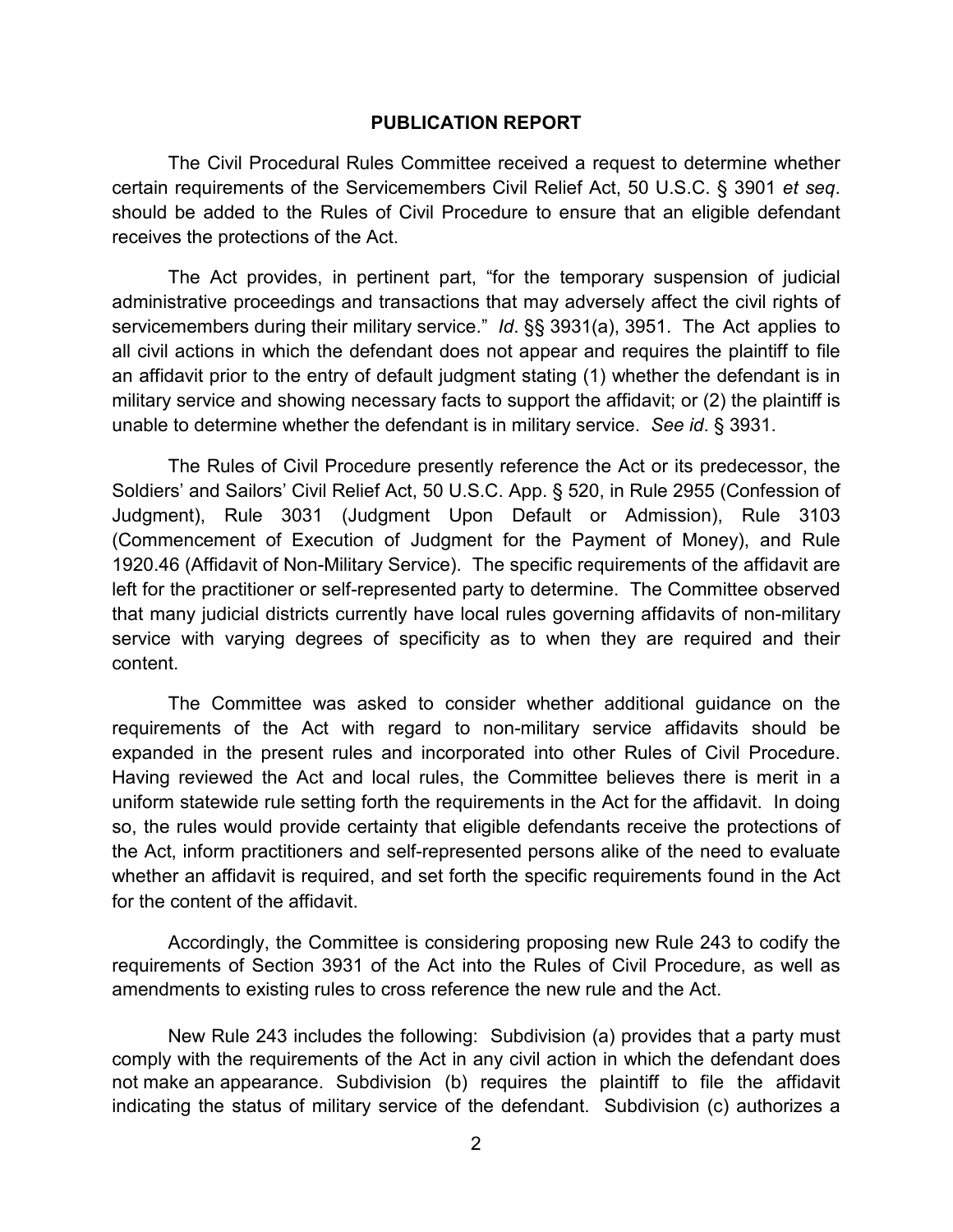form affidavit to be developed by the Administrative Office of Pennsylvania Courts, upon consultation with the Committee, and published on the UJS website [\(www.pacourts.us\)](http://www.pacourts.us/) for ease of use by both practitioners and self-represented parties.

In addition to the new rule, notes have been added to Rule 237.1 (Notice of *Praecipe* to Enter Judgment of *Non Pros* or Default), Rule 1037 (Judgment Upon Default or Admission), Rule 2955 (Confession of Judgment), Rule 3031 (Judgment Upon Default or Admission), Rule 3146 (Judgement Against Garnishee Upon Default or Admission in Answer to Interrogatories) to cross reference new Rule 243 and cite to the Act. The citation to the Act in the note to Rule 3103 has been updated and stylistic changes have been made throughout the rules.

It is anticipated the Domestic Relations Procedural Rules Committee will address any warranted amendment of Rule 1920.46.

All comments, concerns, and suggestions concerning this proposal are welcome.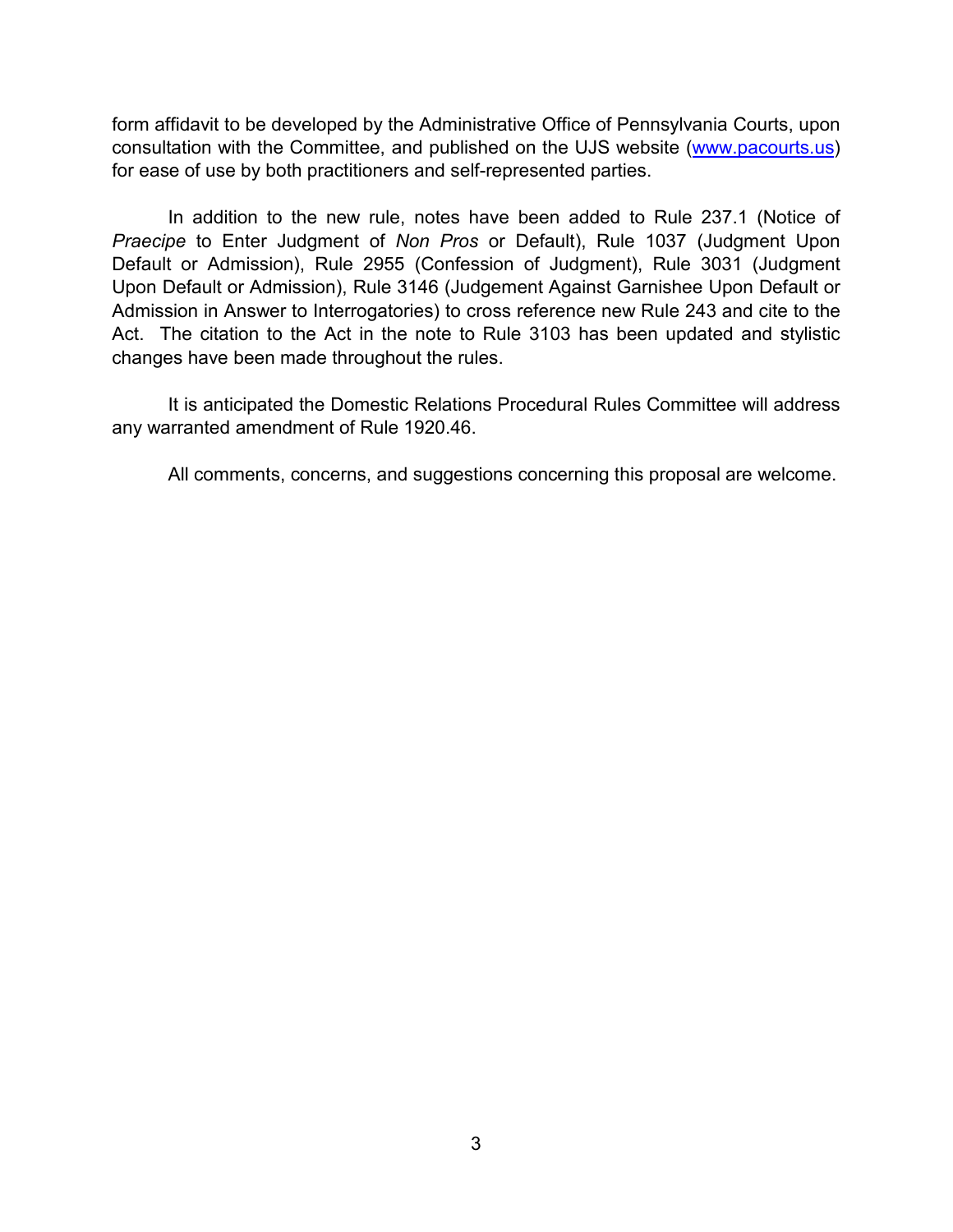(This is an entirely new rule.)

# **Rule 243. Servicemembers Civil Relief Act. Affidavit.**

(a) In any civil action in which a defendant does not make an appearance, the plaintiff shall comply with the requirements of the Servicemembers Civil Relief Act, 50 U.S.C. § 3901 *et seq.*

(b) For every individual defendant, the plaintiff shall file an affidavit indicating that

- (1) the defendant is in military service;
- (2) the defendant is not in military service; or

(3) the plaintiff is unable to determine whether the defendant is in military service.

(c) The Court Administrator of Pennsylvania, in conjunction with the Civil Procedural Rules Committee, shall design and publish the form affidavit required by subdivision (b). The latest version of the form shall be available on the website of the Administrative Office of Pennsylvania Courts at [www.pacourts.us.](http://www.pacourts.us/)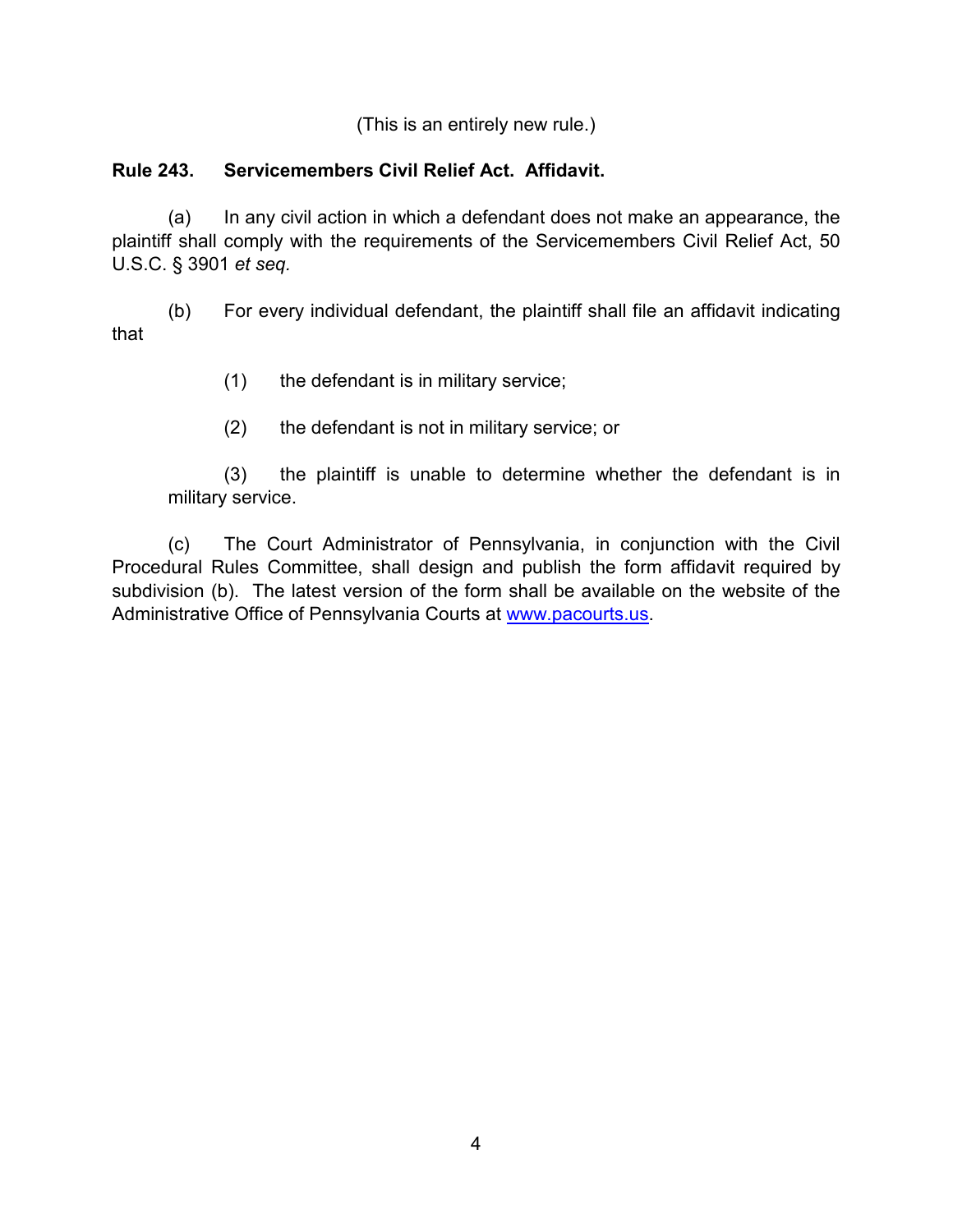**Rule 237.1. Notice of [Praecipe]** *Praecipe* **for Entry of Judgment of [Non Pros]** *Non Pros* **for Failure to File Complaint or by Default for Failure to Plead.**

(a)(1) As used in this rule,

 ''judgment of **[non pros]** *non pros*'' means a judgment entered by **[praecipe]** *praecipe* pursuant to Rules 1037(a) and 1659;

Note: When a defendant appeals from a judgment entered in a magisterial district court, Pa.R.C.P.M.D.J. **No.** 1004(b) authorizes the appellant to file a **[praecipe]** *praecipe* for a rule as of course upon the appellee to file a complaint or suffer entry of a judgment of **[non pros]** *non pros*. The entry of the judgment of **[non pros]** *non pros* is governed by **[Pa.R.C.P. No.] Rule** 1037(a) and is subject to this rule.

''judgment by default'' means a judgment entered by **[praecipe]** *praecipe* pursuant to Rules 1037(b), **[1511(a),]** 3031(a) and 3146(a).

(2) No judgment of **[non pros]** *non pros* for failure to file a complaint or by default for failure to plead shall be entered by the prothonotary unless the **[praecipe] praecipe** for entry includes a certification that a written notice of intention to file the **[praecipe]** *praecipe* was mailed or delivered

(i) in the case of a judgment of **[non pros]** *non pros*, after the failure to file a complaint and at least ten days prior to the date of the filing of the **[praecipe]** *praceipe* to the party's attorney of record or to the party if unrepresented, or

(ii) in the case of a judgment by default, after the failure to plead to a complaint and at least ten days prior to the date of the filing of the **[praecipe]**  *praecipe* to the party against whom judgment is to be entered and to the party's attorney of record, if any.

The ten-day notice period in subdivision (a)(2)(i) and (ii) shall be calculated forward from the date of the mailing or delivery, in accordance with Rule 106.

Note: The final sentence of Rule 237.1(a)(2) alters the practice described in the decision of *Williams v. Wade*, 704 A.2d 132 (Pa. Super. 1997).

- (3) A copy of the notice shall be attached to the **[praecipe]** *praecipe*.
- (4) The notice and certification required by this rule may not be waived.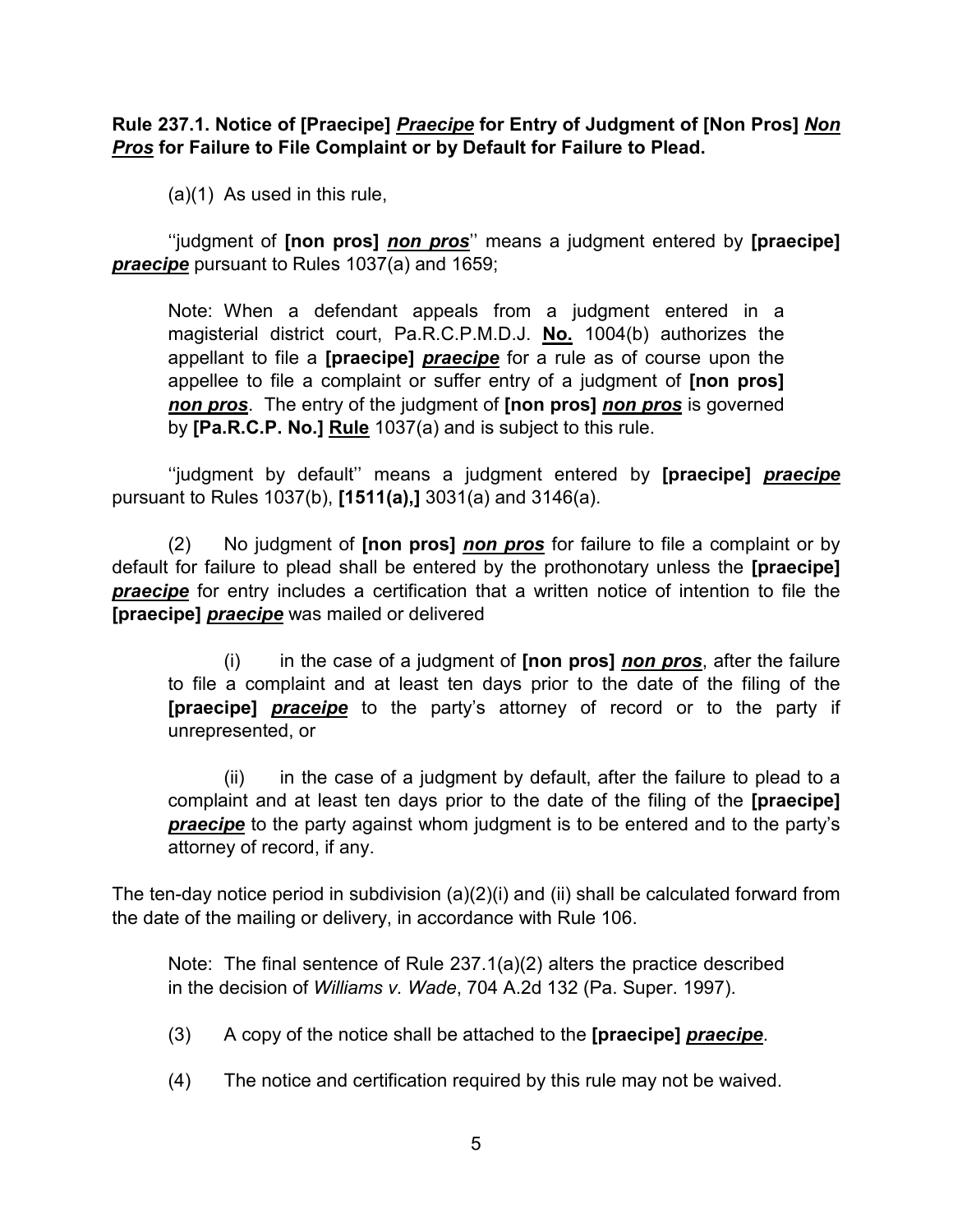Note: A certification of notice is a prerequisite in all cases to the entry by **[praecipe]** *praecipe* of a judgment of **[non pros]** *non pros* for failure to file a complaint or by default for failure to plead to a complaint. Once the ten-day notice has been given, no further notice is required by the rule even if the time to file the complaint or to plead to the complaint has been extended by agreement.

See Rule 237.4 for the form of the notice of intention to enter a judgment of **[non pros]** *non pros* and Rule 237.5 for the form of the notice of intention to enter a judgment by default.

- (b) This rule does not apply to a judgment entered
	- (1) by an order of court,
	- (2) upon **[praecipe]** *praecipe* pursuant to an order of court, or
	- (3) pursuant to a rule to show cause.

Note: See Rule 3284 which requires that in proceedings to fix fair market value of real property sold, notice must be given pursuant to the requirements of Rule 237.1 *et seq.*

**See Rule 243 for the affidavit required by the Servicemembers Civil Relief Act, 50 U.S.C. § 3901** *et seq***., setting forth facts showing whether the defendant is in military service as a prerequisite to the entry of a default judgment.**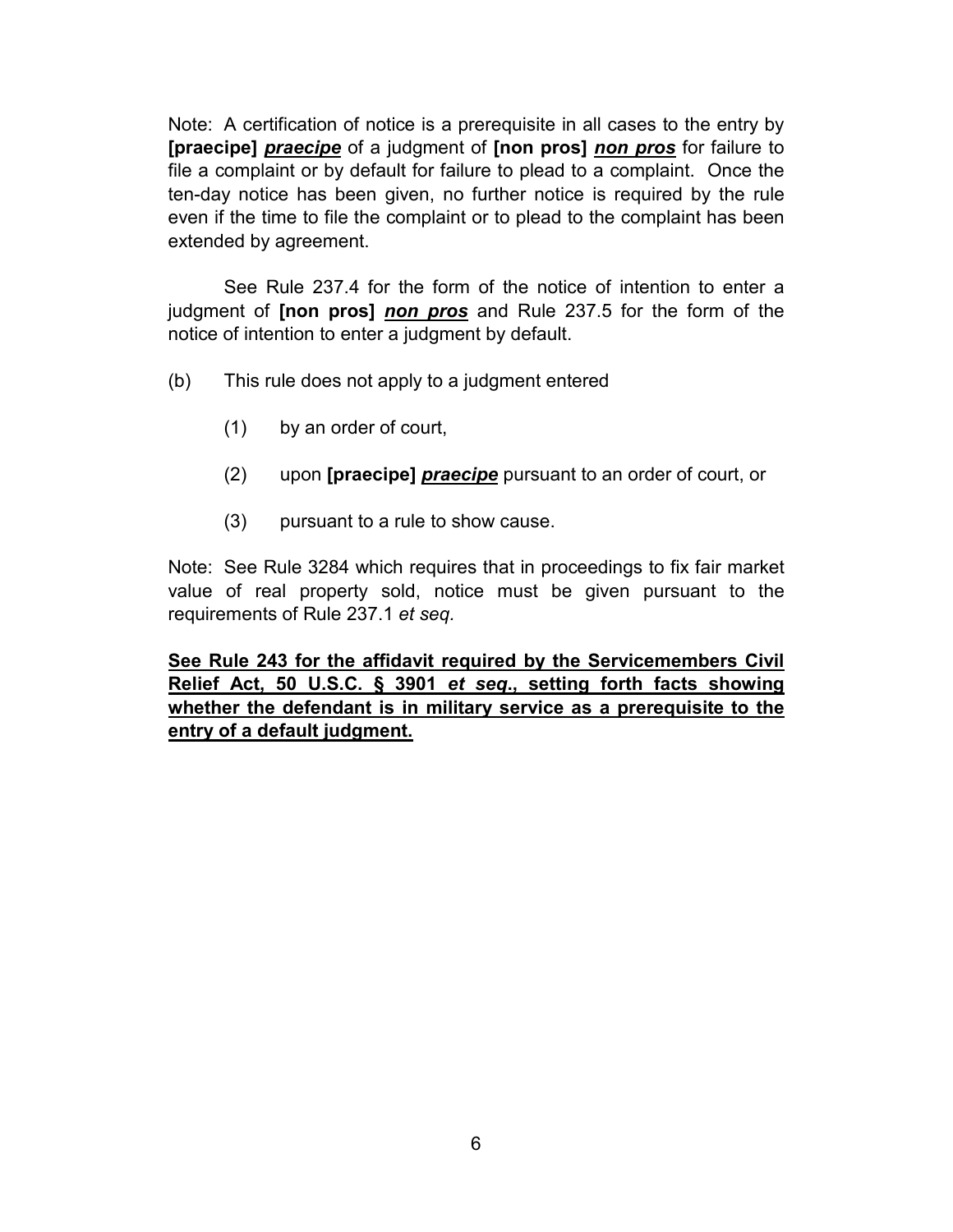### **Rule 1037. Judgment Upon Default or Admission. Assessment of Damages.**

(a) If an action is not commenced by a complaint, the prothonotary, upon **[praecipe]** *praecipe* of the defendant, shall enter a rule upon the plaintiff to file a complaint. If a complaint is not filed within **[twenty] 20** days after service of the rule, the prothonotary, upon **[praecipe]** *praecipe* of the defendant, shall enter a judgment of **[non pros]** *non pros*.

Note: See Rule 237.1(a)(2) which requires the **[praecipe]** *praecipe* for judgment of **[non pros]** *non pros* to contain a certification of written notice of intent to file the **[praecipe]** *praecipe*.

(b) The prothonotary, on **[praecipe]** *praecipe* of the plaintiff, shall enter judgment against the defendant for failure to file within the required time a pleading to a complaint which contains a notice to defend or, except as provided by subdivision (d), for any relief admitted to be due by the defendant's pleadings.

Note: See Rule 237.1 which requires the **[praecipe]** *praecipe* for default judgment to contain a certification of written notice of intent to file the **[praecipe]** *praecipe*.

 While the prothonotary may enter a default judgment in an action legal or equitable, only the court may grant equitable relief. See subdivision (d).

 (1) The prothonotary shall assess damages for the amount to which the plaintiff is entitled if it is a sum certain or which can be made certain by computation, but if it is not, the damages shall be assessed at a trial at which the issues shall be limited to the amount of the damages.

 (2) In all actions in which the only damages to be assessed are the cost of repairs made to property

(i) the prothonotary on **[praecipe]** *praecipe* of the plaintiff, waiving any other damages under the judgment, and the filing of the affidavits provided by subparagraphs (ii) and (iii) shall assess damages for the cost of the repairs;

 (ii) the **[praecipe]** *praecipe* shall be accompanied by an affidavit of the person making the repairs; the affidavit shall contain an itemized repair bill setting forth the charges for labor and material used in the repair of the property; it shall also state the qualifications of the person who made or supervised the repairs, that the repairs were necessary, and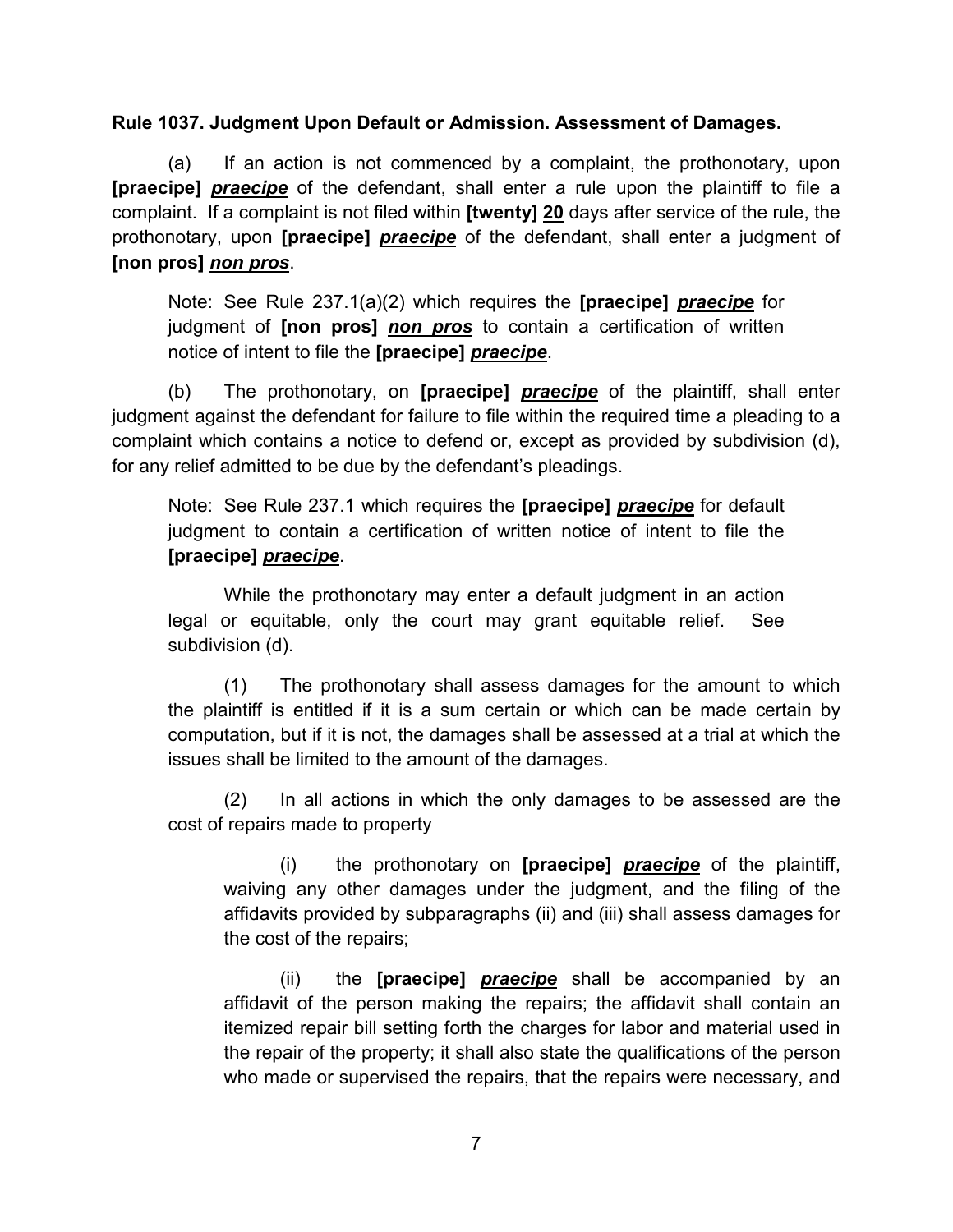that the prices for labor and material were fair and reasonable and those customarily charged;

 (iii) the plaintiff shall send a copy of the affidavit and repair bill to the defendant by registered mail directed to the defendant's last known address, together with a notice setting forth the date of the intended assessment of damages, which shall be not less than **[ten] 10** days from the mailing of the notice and a statement that damages will be assessed in the amount of the repair bill unless prior to the date of assessment the defendant by written **[praecipe]** *praecipe* files with the prothonotary a request for trial on the issue of such damages; an affidavit of mailing of notice shall be filed.

Note: By Definition Rule 76, registered mail includes certified mail.

(c) In all cases, the court, on motion of a party, may enter an appropriate judgment against a party upon default or admission.

Note: For the form of notice to defend, see Rule 1018.1.

(d) In all cases in which equitable relief is sought, the court shall enter an appropriate order upon the judgment of default or admission and may take testimony to assist in its decision and in framing the order.

**See Rule 243 for the affidavit required by the Servicemembers Civil Relief Act, 50 U.S.C. § 3901** *et seq***., setting forth facts showing whether the defendant is in military service as a prerequisite to the entry of a default judgment.**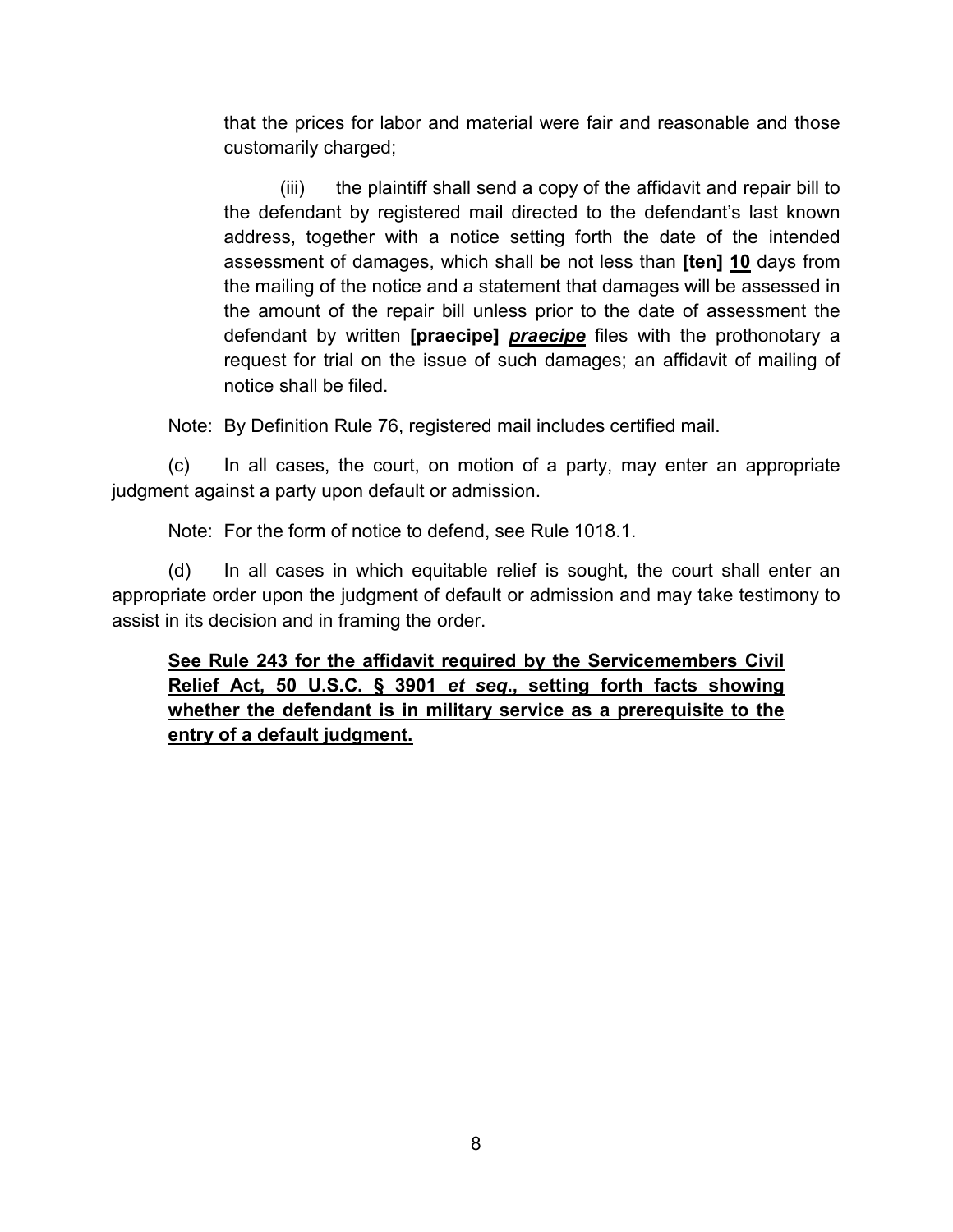#### **Rule 2955. Confession of Judgment.**

(a) The plaintiff shall file with the complaint a confession of judgment substantially in the form provided by Rule 2962.

(b) The attorney for the plaintiff may sign the confession as attorney for the defendant unless an Act of Assembly or the instrument provides otherwise.

Official Note: **[There are local rules in some counties requiring the filing of an affidavit of non-military service. See also the Servicemembers Civil Relief Act, 50 U.S.C.A. Appendix § 521.] See Rule 243 for the affidavit required by the Servicemembers Civil Relief Act, 50 U.S.C. § 3901** *et seq***., setting forth facts showing whether the defendant is in military service as a prerequisite to the entry of a default judgment.**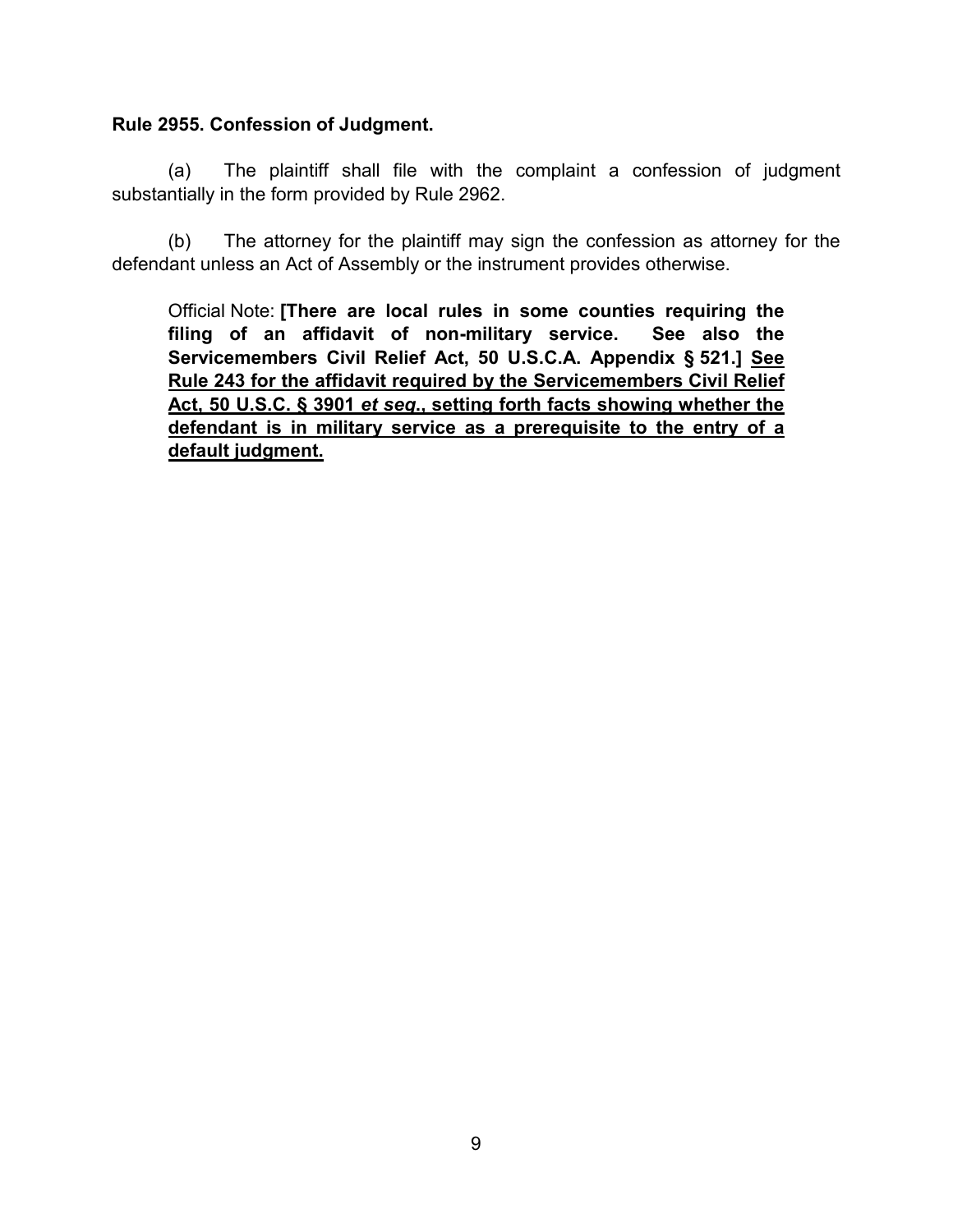### **Rule 3031. Judgment upon Default or Admission. Assessment of Damages.**

(a) The prothonotary, on **[praecipe]** *praecipe* of the plaintiff, shall enter judgment against a defendant or terre tenant for failure within the required time to plead to the writ or for any relief admitted to be due by the defendant's or terre tenant's pleading. The prothonotary shall assess damages as directed in the **[praecipe]** *praecipe* for judgment.

Note: **[See the Soldiers' and Sailors' Civil Relief Act, 50 U.S.C. App. § 520 requiring an affidavit setting forth facts showing that the defendant is not in military service as a prerequisite to the entry of a default judgment.]**

# **See Rule 243 for the affidavit required by the Servicemembers Civil Relief Act, 50 U.S.C. § 3901** *et seq***., setting forth facts showing whether the defendant is in military service as a prerequisite to the entry of a default judgment.**

**[See]** *See* Rule 237.1 **[et seq]** *et seq*. which requires a ten-day notice as a prerequisite to the entry of a default judgment.

(b) In all cases the court, on motion of a party, may enter an appropriate judgment against a party upon default or admission.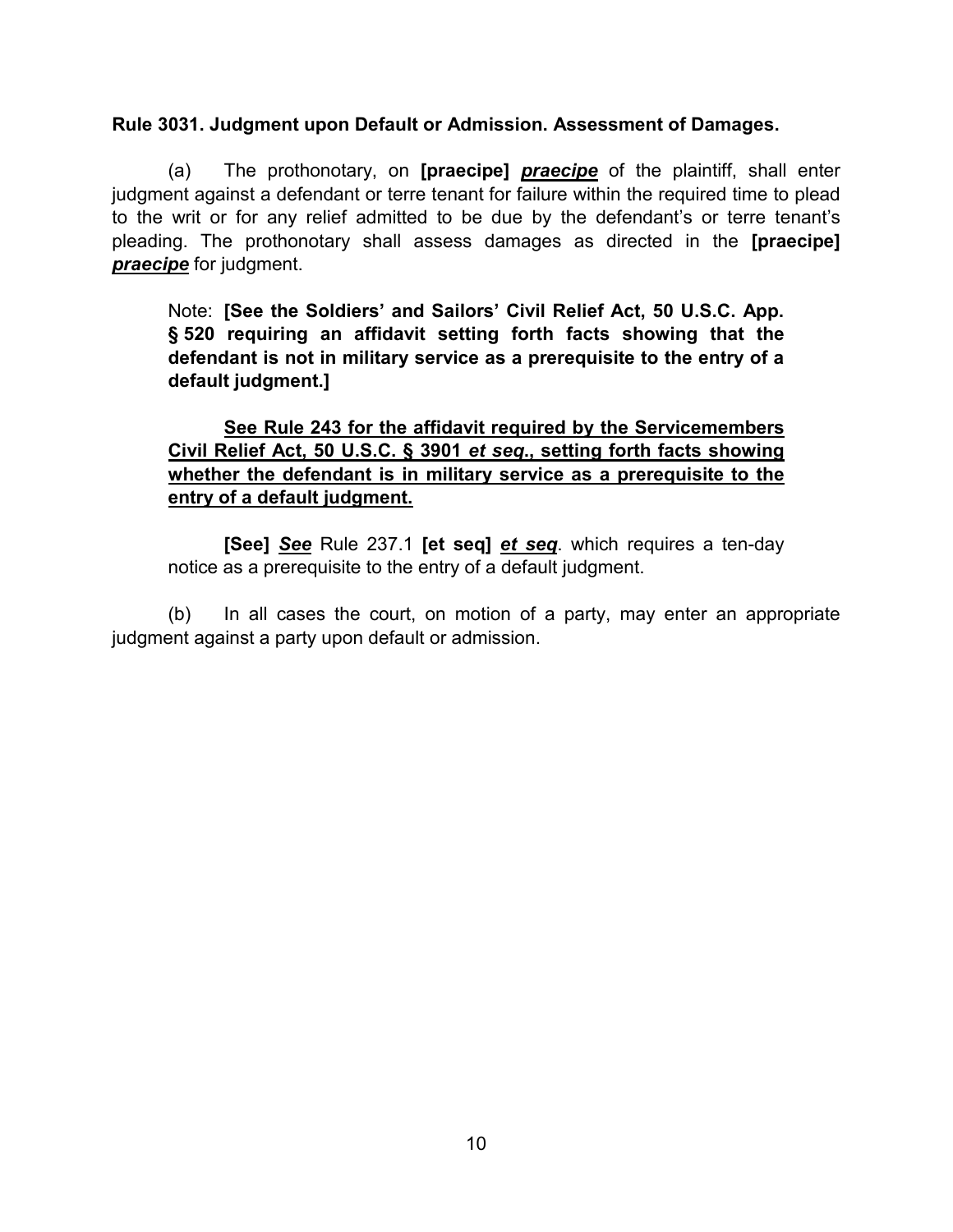## **Rule 3103. Commencement[;]. [i]Issuance.**

(a) Execution shall be commenced by filing a **[praecipe]** *praecipe* for a writ of execution with the prothonotary of any county in which judgment has been entered. Except as otherwise prescribed by Rule 2963 governing a judgment entered by confession, the **[praecipe]** *praecipe* shall be in the form prescribed by Rule 3251.

Note: The following Acts of Assembly contain special procedures in connection with the issuance of the writ:

Section 428 of the Act approved June 2, 1915, P. L. 736, as amended, 77 P.S. § 951, providing for filing with the prothonotary an affidavit of default in payments before execution may issue on workmen's compensation judgments.

Section 712 of the Act approved May 15, 1933, P. L. 565, as amended, 71 P.S. § 733-712 requiring leave of court for execution against a financial institution of which the Secretary of Banking is in possession as receiver.

Section 3377 of the Probate, Estates and Fiduciaries Code, 20 Pa.C.S. § 3377, providing that execution may not issue on judgments against decedents other than on mortgages, ground rents or conditional sales of real or personal property without agreement in writing of the personal representative or approval of the Orphans' Court.

# The **[Soldiers' and Sailors'] Servicemembers** Civil Relief Act, **[50 U.S.C.A. Appendix 520] 50 U.S.C. § 3901** *et seq*.

(b) A writ issued by the prothonotary of the county in which judgment was entered originally or by transfer or certification from another court in the same county may be directed to the sheriff of any county within the Commonwealth.

Note: Rule 2959(a)(1) authorizes the defendant in a confessed judgment to move to open judgment either in the county of entry or of execution.

(c) When a judgment is transferred to another county, a writ issued by the prothonotary of the transferee county may be directed only to the sheriff of his county.

(d) Writs may be issued at the same or different times or to the sheriffs of different counties without a prior return of any outstanding writ.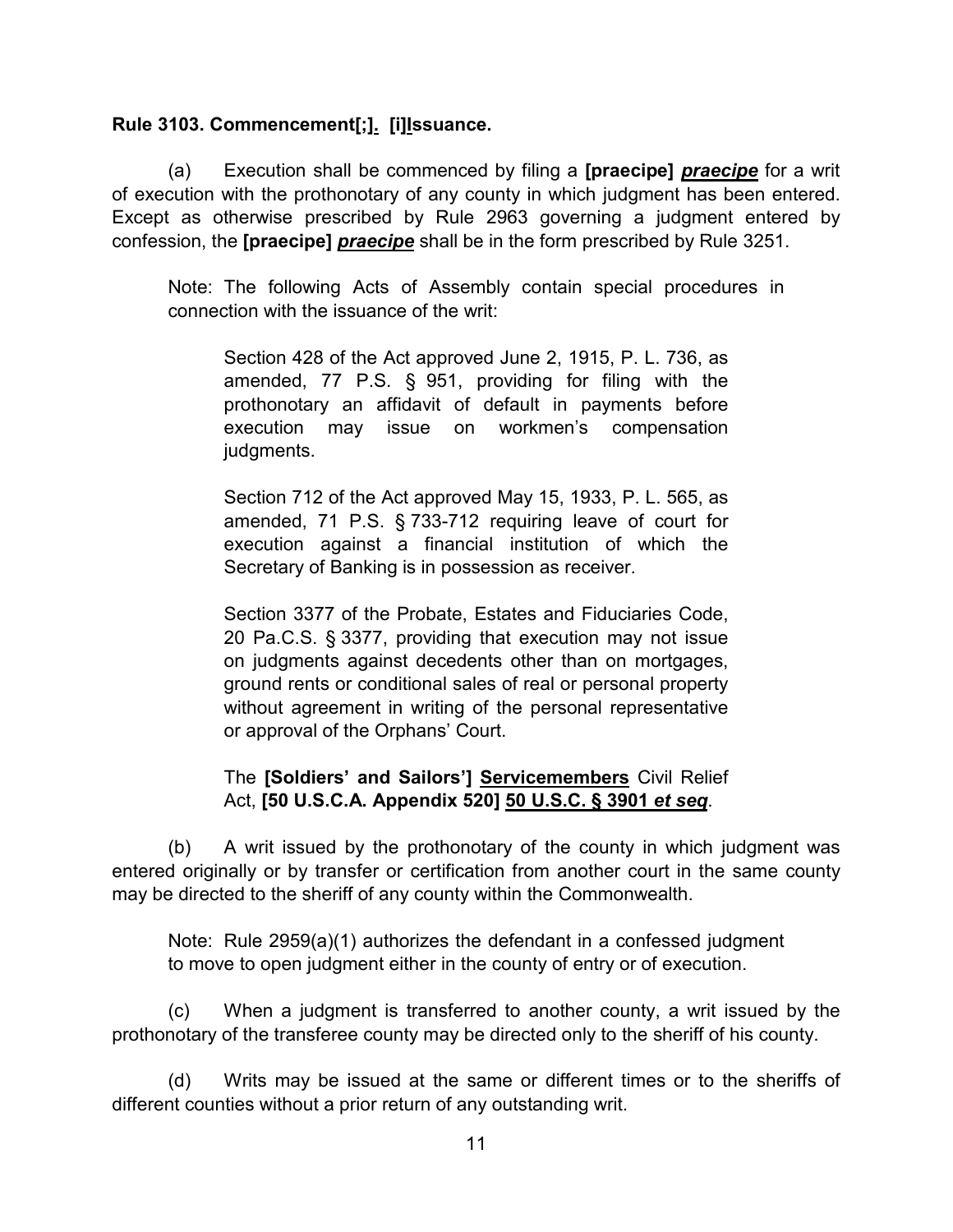(e) Upon issuance of the writ the prothonotary shall transmit it directly to the sheriff to whom it is directed or upon plaintiff's request deliver it to the plaintiff or the plaintiff's representative for transmittal.